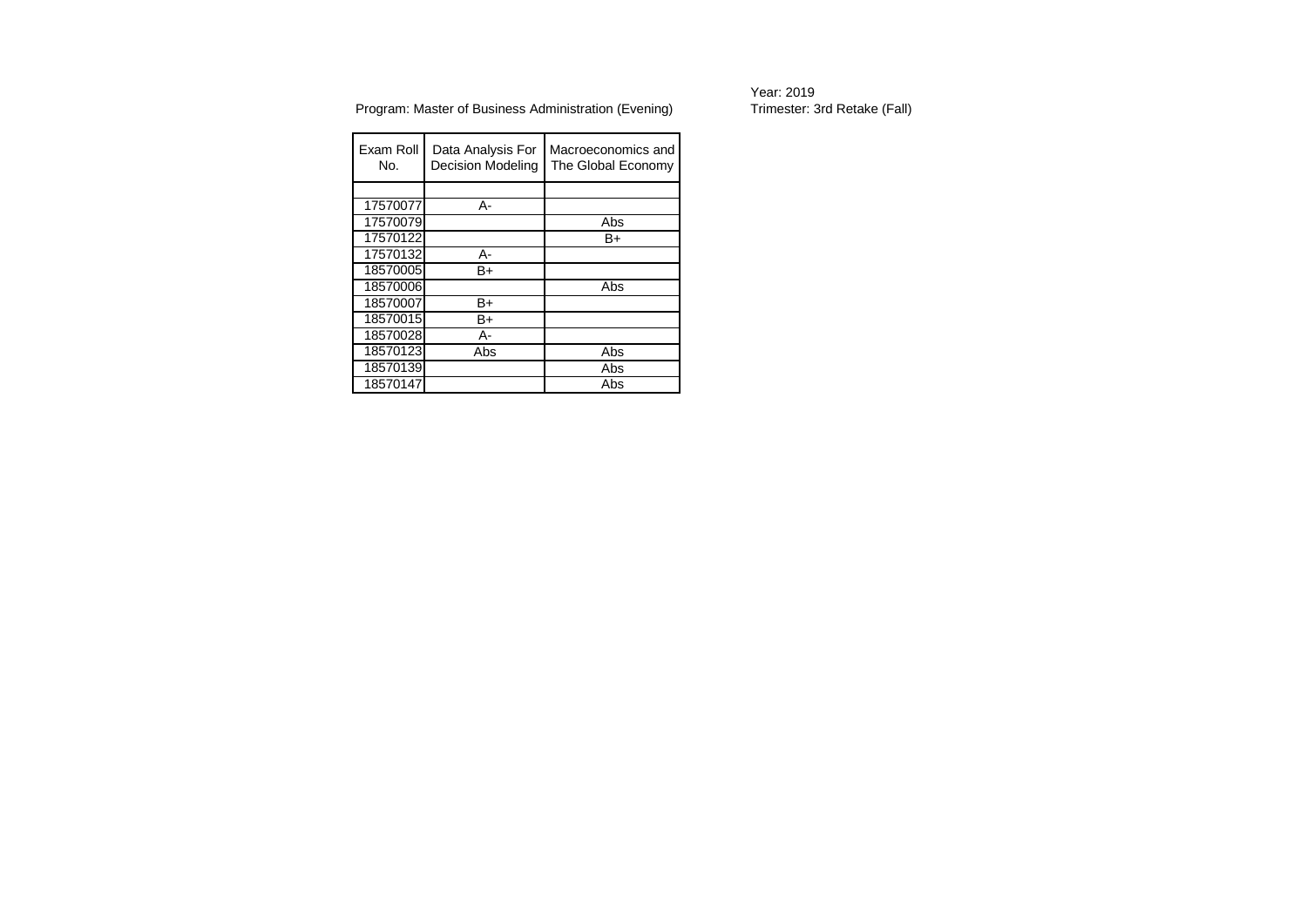Year: 2019<br>Trimester: 4th (Fall)

| Exam Roll<br>No. | OB and Leadership | International<br><b>Business</b> | Managerial<br>Accounting | <b>Business</b><br>Research<br>Methodology | <b>Business</b><br>Development Plan:<br><b>Graduate Seminar</b> | <b>GPA</b>               |
|------------------|-------------------|----------------------------------|--------------------------|--------------------------------------------|-----------------------------------------------------------------|--------------------------|
|                  |                   |                                  |                          |                                            |                                                                 |                          |
| 16570115         |                   |                                  | B                        |                                            |                                                                 | $\blacksquare$           |
| 16570123         | F                 |                                  | F                        | F                                          | Incomplete                                                      | $\overline{\phantom{0}}$ |
| 17570069         |                   | $\overline{A}$ -                 |                          |                                            |                                                                 | $\blacksquare$           |
| 17570072         |                   |                                  | Abs                      |                                            |                                                                 | $\overline{\phantom{a}}$ |
| 17570079         |                   |                                  |                          |                                            | Incomplete                                                      | $\overline{\phantom{a}}$ |
| 17570087         |                   |                                  |                          | F                                          |                                                                 | $\overline{a}$           |
| 17570089         |                   | А-                               |                          | $\overline{B+}$                            |                                                                 | $\blacksquare$           |
| 17570117         |                   |                                  | $B+$                     |                                            |                                                                 | $\blacksquare$           |
| 17570123         |                   | А-                               |                          |                                            |                                                                 | $\blacksquare$           |
| 17570124         |                   | $A -$                            | А-                       |                                            |                                                                 | $\overline{a}$           |
| 17570126         |                   |                                  | А-                       |                                            |                                                                 | $\overline{\phantom{a}}$ |
| 17570128         |                   |                                  | $B+$                     |                                            |                                                                 | $\overline{\phantom{a}}$ |
| 18570010         |                   |                                  | F                        |                                            |                                                                 | $\blacksquare$           |
| 18570011         |                   | А-                               |                          |                                            |                                                                 | $\overline{\phantom{a}}$ |
| 18570013         | A-                |                                  |                          |                                            |                                                                 | $\overline{\phantom{0}}$ |
| 18570025         |                   |                                  | F                        |                                            |                                                                 | $\blacksquare$           |
| 18570026         | Abs               |                                  |                          | Abs                                        |                                                                 |                          |
| 18570120         | $A -$             | A                                | $\overline{B+}$          | $A -$                                      | Α                                                               | 3.71                     |
| 18570121         | F                 | А-                               | А-                       | A-                                         | A                                                               |                          |
| 18570122         | $B+$              | $\overline{B+}$                  | A                        | $B+$                                       | $\overline{A}$ -                                                | 3.50                     |
| 18570123         | $B+$              | $\overline{A}$ -                 | $\overline{B}$           | $B+$                                       | $A -$                                                           | 3.43                     |
| 18570124         | A-                | A-                               | F                        | $B+$                                       | A-                                                              |                          |
| 18570125         | $A -$             | $B+$                             | Α                        | A-                                         | A                                                               | 3.71                     |
| 18570126         | $\overline{A}$ -  | $\overline{B+}$                  | $\overline{A}$ -         | $\overline{A}$ -                           | $\overline{B+}$                                                 | 3.57                     |
| 18570127         | $\overline{A}$    | $\overline{A}$                   | $\overline{A}$           | $A -$                                      | $\overline{A}$                                                  | 3.93                     |
| 18570128         | A                 | A                                | Α                        | A                                          | A-                                                              | 3.97                     |
| 18570129         | A                 | А-                               | A                        | A                                          | A-                                                              | 3.90                     |
| 18570130         | $\overline{A}$    | $\overline{A}$                   | Ā                        | $\overline{A}$                             | $\overline{A}$                                                  | 4.00                     |
| 18570131         | $\overline{A}$ -  | $\overline{A}$                   | A-                       | F                                          | $B+$                                                            | $\blacksquare$           |
| 18570132         | $\overline{B+}$   | Abs                              | F                        | $B+$                                       | $B+$                                                            | $\overline{\phantom{0}}$ |
| 18570133         | $\overline{A}$ -  | A-                               | $\overline{\mathsf{A}}$  | $\overline{A}$                             | $\overline{A}$ -                                                | 3.83                     |
| 18570134         | $\overline{B+}$   | $\overline{B+}$                  | $\overline{A}$           | $\overline{B+}$                            | $B+$                                                            | 3.46                     |
| 18570136         | A-                | F                                | A-                       | $B+$                                       | А-                                                              |                          |
| 18570137         | Α                 | Α                                | А-                       | Α                                          | A                                                               | 3.93                     |
| 18570138         | F                 | $B+$                             | $\overline{A}$ -         | $B+$                                       | $A -$                                                           |                          |
| 18570139         | $A -$             | $\overline{A}$                   | $\overline{A}$ -         | $A -$                                      | $\overline{\mathsf{A}}$                                         | 3.80                     |
| 18570140         | A                 | A                                | F                        | F                                          | A                                                               | $\overline{\phantom{a}}$ |
| 18570141         | F                 | A                                | F                        | $\overline{A}$ -                           | $\overline{B+}$                                                 |                          |
| 18570142         | $\overline{A}$ -  | $\overline{A}$ -                 | $\overline{A}$ -         | $\overline{A}$ -                           | $\overline{A}$ -                                                | 3.70                     |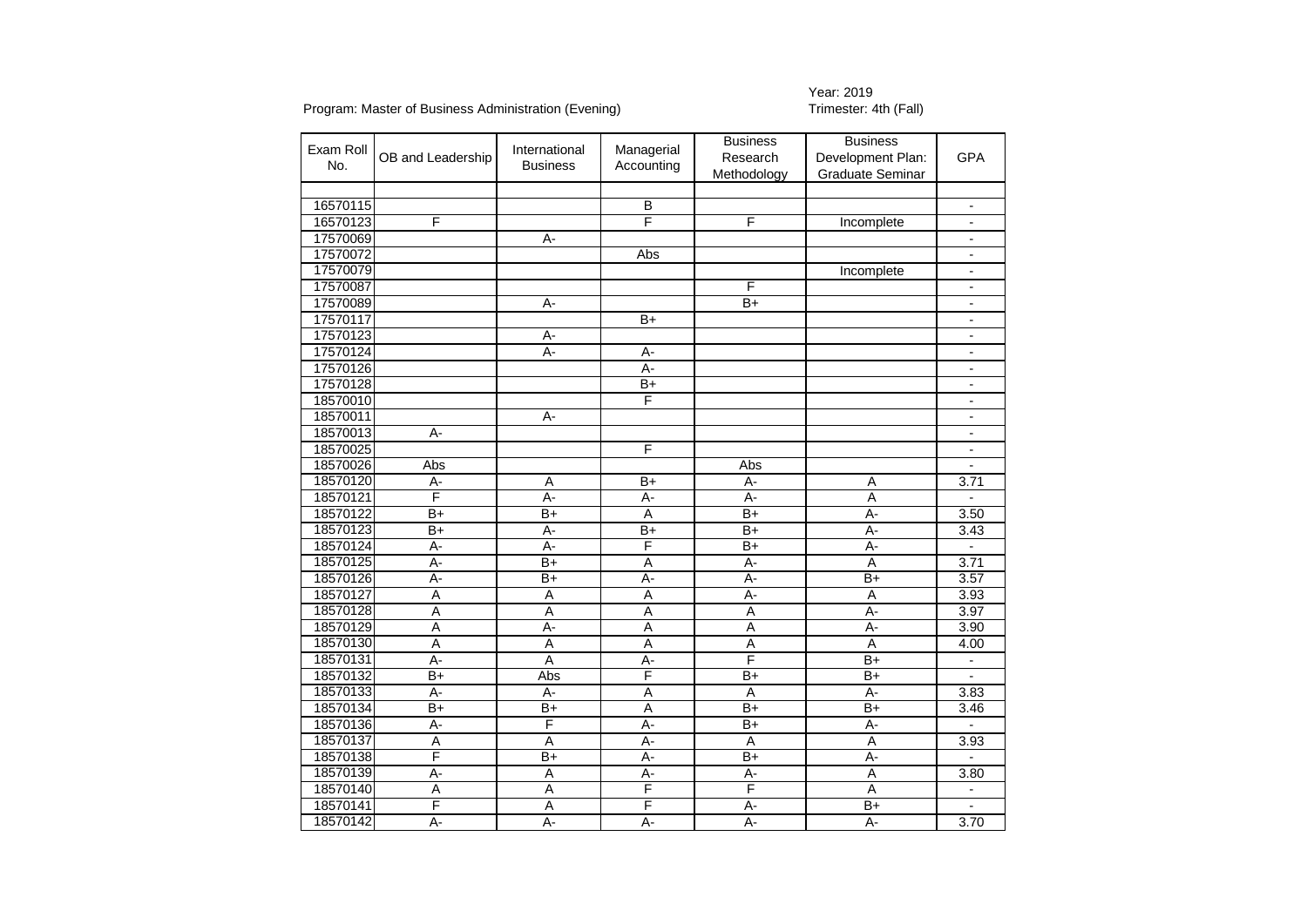## Year: 2019<br>Trimester: 4th (Fall)

| Exam Roll<br>No. | OB and Leadership | International<br><b>Business</b> | Managerial<br>Accounting | <b>Business</b><br>Research<br>Methodology | <b>Business</b><br>Development Plan:<br><b>Graduate Seminar</b> | <b>GPA</b> |
|------------------|-------------------|----------------------------------|--------------------------|--------------------------------------------|-----------------------------------------------------------------|------------|
|                  |                   |                                  |                          |                                            |                                                                 |            |
| 18570143         | A                 | А-                               | А-                       |                                            | B+                                                              | 3.79       |
| 18570144         | Abs               |                                  |                          | NQ                                         | B+                                                              |            |
| 18570145         | А-                | А-                               | А-                       | А-                                         | B+                                                              | 3.66       |
| 18570146         | А-                |                                  | B+                       |                                            | B+                                                              |            |
| 18570147         | А-                | А-                               | А-                       | А-                                         | A                                                               | 3.73       |
| 18570148         |                   | ∼                                | А-                       |                                            | $B+$                                                            | 3.86       |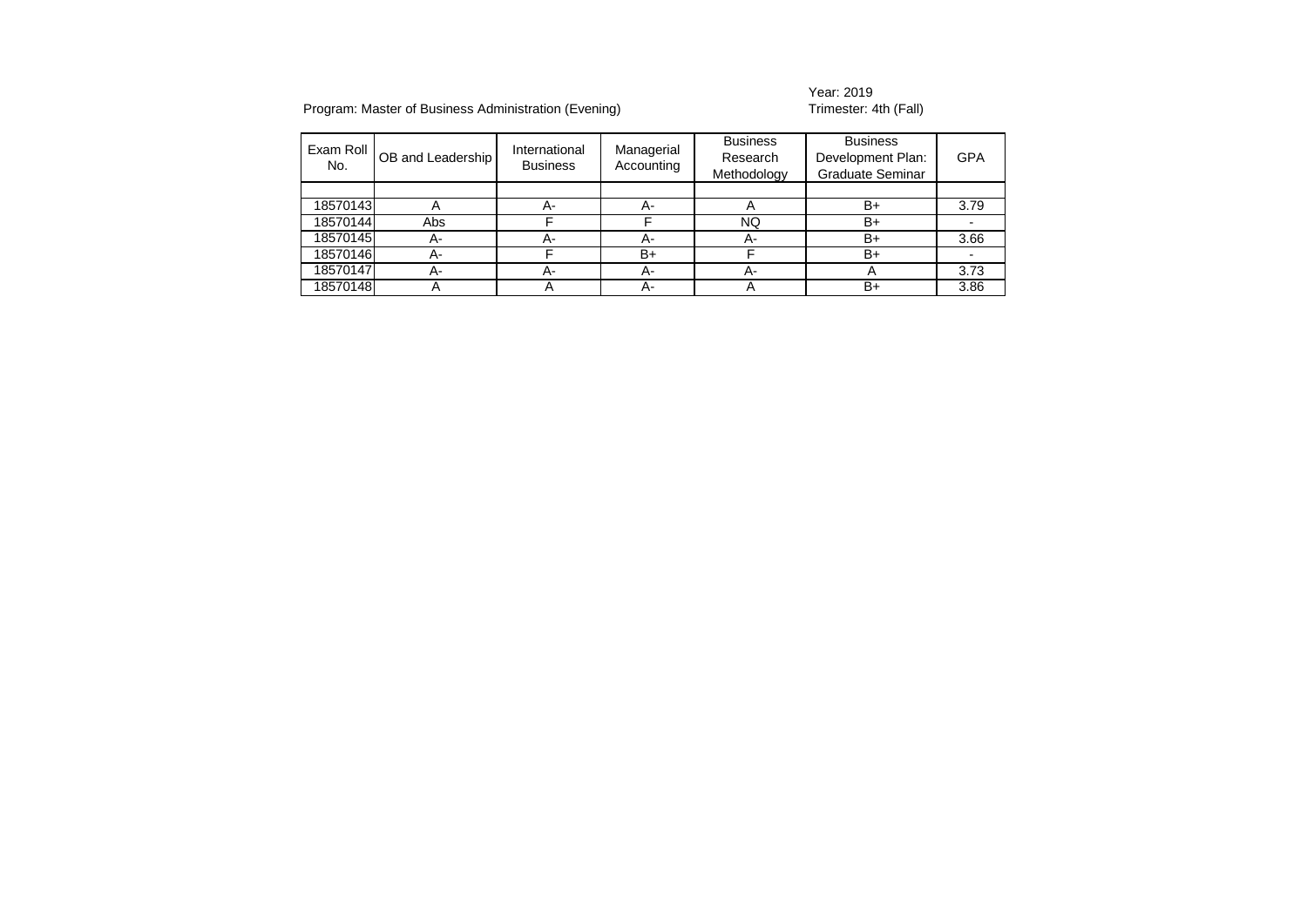## Year: 2019<br>Trimester: 5th (Fall)

## Program: Master of Business Administration (Evening)

| Exam Roll<br>No.     | Operations<br>and Service<br>Management | Human<br>Resource<br>Management | Strategic<br><b>Brand</b><br>Management | Consumer<br>Behavior | Financial<br>Institutions<br>and Markets | Portfolio<br>Management<br>and Security<br>Analysis | <b>HRD Strategy</b> | Empoloyees<br>Relations<br>Management | Decision<br>Support<br>System | System<br>Analysis<br>and<br>Design | <b>GPA</b>                                 |
|----------------------|-----------------------------------------|---------------------------------|-----------------------------------------|----------------------|------------------------------------------|-----------------------------------------------------|---------------------|---------------------------------------|-------------------------------|-------------------------------------|--------------------------------------------|
|                      |                                         |                                 |                                         |                      |                                          |                                                     |                     |                                       |                               |                                     |                                            |
| 17570112<br>17570113 |                                         |                                 |                                         |                      |                                          | $B+$<br>B                                           |                     |                                       |                               |                                     | $\blacksquare$                             |
| 17570118             |                                         |                                 |                                         |                      |                                          | F                                                   |                     |                                       |                               |                                     |                                            |
| 17570126             | $B+$                                    |                                 |                                         |                      |                                          |                                                     |                     |                                       |                               |                                     | $\overline{\phantom{a}}$                   |
| 17570129             |                                         |                                 |                                         |                      |                                          | Abs                                                 |                     |                                       |                               |                                     | $\overline{\phantom{a}}$<br>$\blacksquare$ |
| 17570135             | F                                       |                                 |                                         |                      |                                          |                                                     |                     |                                       |                               |                                     | $\blacksquare$                             |
| 17570137             |                                         |                                 |                                         |                      |                                          | A-                                                  |                     |                                       |                               |                                     | $\blacksquare$                             |
| 17570138             |                                         |                                 |                                         |                      |                                          | $B+$                                                |                     |                                       |                               |                                     | $\overline{\phantom{a}}$                   |
| 18570001             | $B+$                                    | Α                               |                                         |                      |                                          |                                                     |                     |                                       | Abs                           | Α                                   | $\blacksquare$                             |
| 18570002             | Abs                                     | Α                               |                                         |                      | А-                                       | $B+$                                                |                     |                                       |                               |                                     | $\blacksquare$                             |
| 18570003             | A                                       | A                               |                                         |                      |                                          |                                                     |                     |                                       | Abs                           | A                                   | $\overline{a}$                             |
| 18570004             | $\overline{B+}$                         | A-                              |                                         |                      |                                          |                                                     |                     |                                       | Abs                           | A-                                  | $\blacksquare$                             |
| 18570005             | $A -$                                   | $A -$                           |                                         |                      |                                          |                                                     |                     |                                       | Α                             | A                                   | 3.85                                       |
| 18570006             | <b>NQ</b>                               | <b>NQ</b>                       |                                         |                      |                                          |                                                     | $A -$               | $\overline{B+}$                       |                               |                                     |                                            |
| 18570007             | F                                       | $\overline{B+}$                 |                                         |                      | $B+$                                     | A-                                                  |                     |                                       |                               |                                     |                                            |
| 18570008             | $A -$                                   | $A -$                           |                                         |                      |                                          |                                                     | Α                   | А-                                    |                               |                                     | 3.78                                       |
| 18570009             | $\overline{B+}$                         | <b>NQ</b>                       |                                         |                      |                                          |                                                     | Α                   | $A -$                                 |                               |                                     |                                            |
| 18570010             | F                                       | $\overline{B+}$                 | F                                       | F                    |                                          |                                                     |                     |                                       |                               |                                     | $\sim$                                     |
| 18570011             | $A -$                                   | Α                               |                                         |                      | A-                                       | $B+$                                                |                     |                                       |                               |                                     | 3.68                                       |
| 18570012             | $A -$                                   | Α                               | Α                                       | Α                    |                                          |                                                     |                     |                                       |                               |                                     | 3.93                                       |
| 18570013             | $A -$                                   | $\overline{B+}$                 |                                         |                      | $B+$                                     | $B+$                                                |                     |                                       |                               |                                     | 3.40                                       |
| 18570014             | $A -$                                   | Α                               |                                         |                      | $A -$                                    | Α                                                   |                     |                                       |                               |                                     | 3.85                                       |
| 18570015             | $A -$                                   | A                               |                                         |                      |                                          |                                                     | A                   | $\overline{A}$                        |                               |                                     | 3.93                                       |
| 18570016             | $\overline{B+}$                         | A-                              | $B+$                                    | A-                   |                                          |                                                     |                     |                                       |                               |                                     | 3.50                                       |
| 18570017             | A-                                      | Α                               | A-                                      | $A -$                |                                          |                                                     |                     |                                       |                               |                                     | 3.78                                       |
| 18570018             | Α                                       | $A -$                           |                                         |                      | $\mathsf A$                              | $A -$                                               |                     |                                       |                               |                                     | 3.85                                       |
| 18570019             | $B+$                                    | $A -$                           | $A -$                                   | $A -$                |                                          |                                                     |                     |                                       |                               |                                     | 3.60                                       |
| 18570020             | $\overline{B+}$                         | A-                              | $\overline{B+}$                         | A-                   |                                          |                                                     |                     |                                       |                               |                                     | 3.50                                       |
| 18570021             | Α                                       | Α                               |                                         |                      | Α                                        | Α                                                   |                     |                                       |                               |                                     | 4.00                                       |
| 18570022             | Α                                       | Α                               |                                         |                      | A-                                       | А-                                                  |                     |                                       |                               |                                     | 3.85                                       |
| 18570023             | Α                                       | Α                               |                                         |                      | Α                                        | $A -$                                               |                     |                                       |                               |                                     | 3.93                                       |
| 18570024             | $A -$                                   | A                               |                                         |                      |                                          |                                                     | $\overline{B+}$     | Α                                     |                               |                                     | 3.75                                       |
| 18570025             | <b>NQ</b>                               | $\overline{B+}$                 | F                                       | F                    |                                          |                                                     |                     |                                       |                               |                                     | $\blacksquare$                             |
| 18570026             | <b>NQ</b>                               | Abs                             |                                         |                      |                                          |                                                     |                     |                                       | <b>NQ</b>                     | Abs                                 | $\blacksquare$                             |
| 18570027             | Α                                       | Α                               |                                         |                      |                                          |                                                     | $A -$               | Α                                     |                               |                                     | 3.93                                       |
| 18570028             | $A -$                                   | $\overline{\mathsf{A}}$         |                                         |                      | $\overline{B+}$                          | $\overline{B+}$                                     |                     |                                       |                               |                                     | 3.58                                       |
| 18570029             | A                                       | Α                               |                                         |                      |                                          |                                                     | $A -$               | $A -$                                 |                               |                                     | 3.85                                       |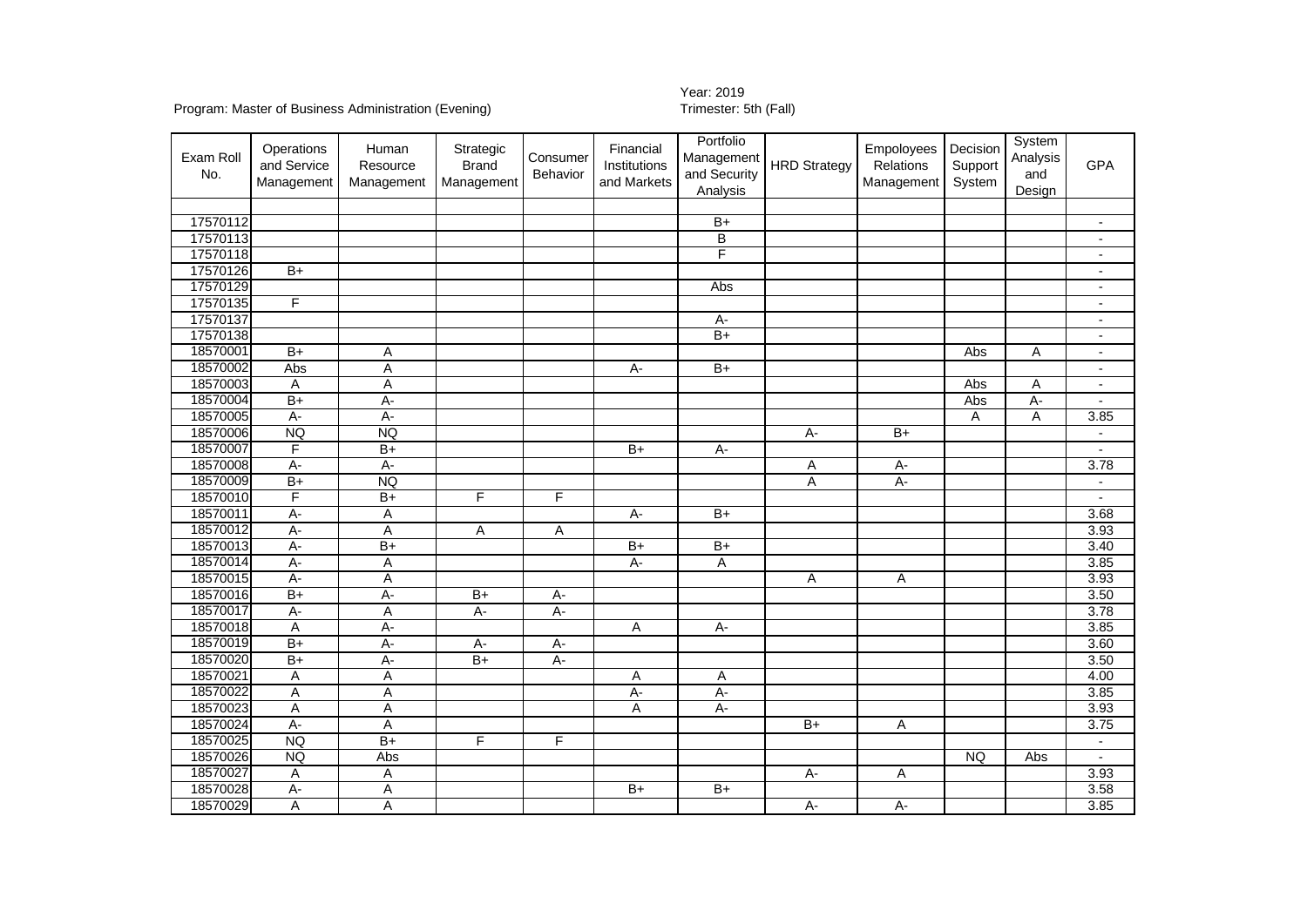Year: 2019<br>Trimester: 6th (Fall)

| Exam Roll<br>No. | Service<br>Marketing<br>Strategy | Corporate<br>Financing<br>Decision |
|------------------|----------------------------------|------------------------------------|
|                  |                                  |                                    |
| 17570066         | А-                               |                                    |
| 17570087         | F                                |                                    |
| 17570113         |                                  | Abs                                |
| 17570129         |                                  | Abs                                |
| 17570137         |                                  | А-                                 |
| 17570138         |                                  | Δ.                                 |